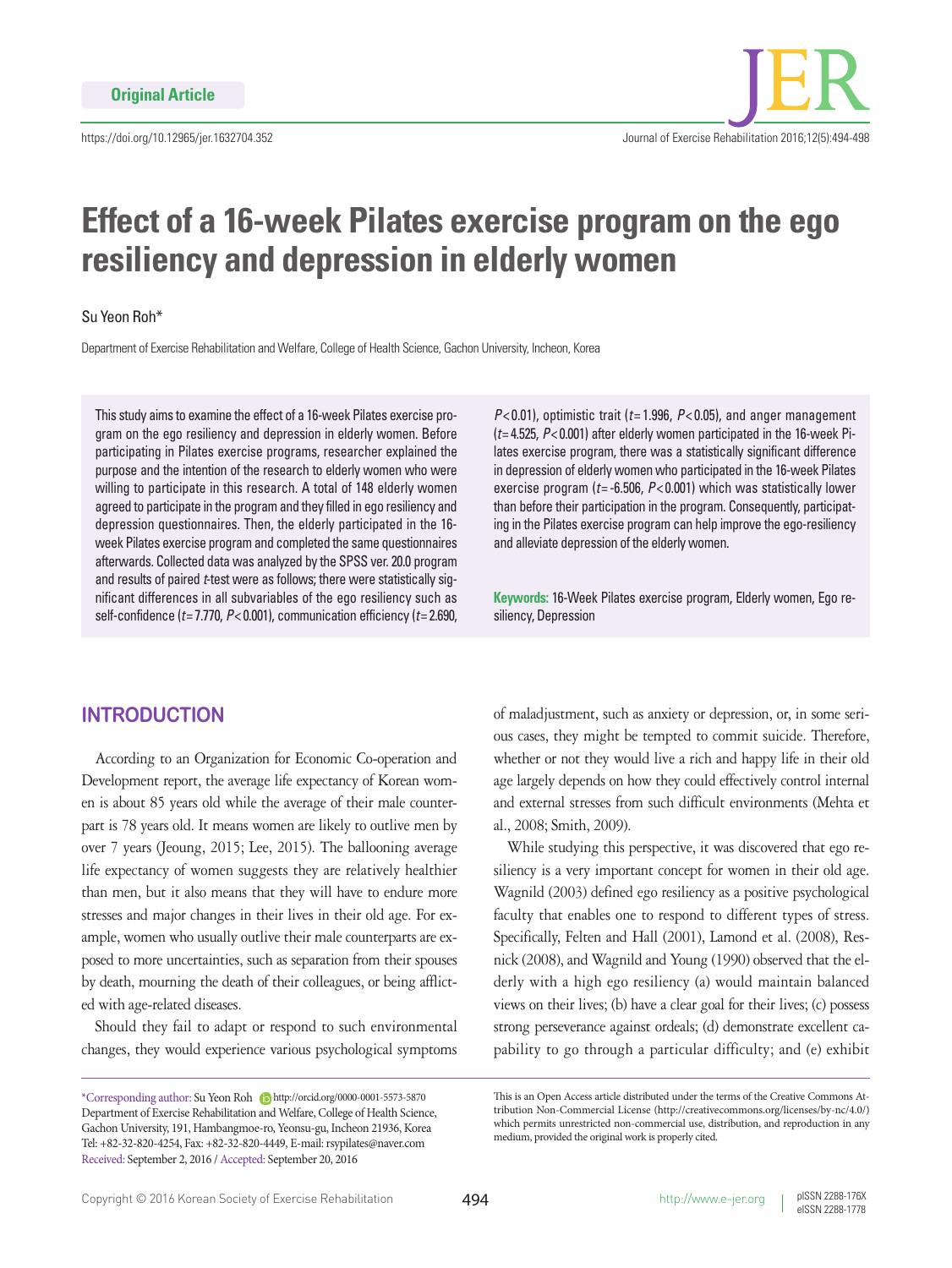strong self-confidence. Wagnild (2003) argued that the elderly with a high ego resiliency may experience relatively minimal depressive thoughts since they could skillfully control internal and external stresses, thereby enjoying productive elderly life. Thus, it signifies that the improvement of ego resiliency is most critical to reducing depressive thoughts that are emerging as one of the most serious social issues in their old age.

There are various methods to improve ego resiliency and reduce depressive thoughts, the most critical concept in old age, but the importance of diverse physical activities has been stressed recently (Brown et al., 2005; Childs and de Wit, 2014; Penedo and Dahn, 2005; Scully et al., 1998; Stathopoulos et al., 2006; Strawbridge et al., 2002). Specifically, Childs and de Wit (2014) reported that regular exercise contributed to strengthening the emotional resiliency of adults, while Brown et al. (2005) and Silveira et al. (2013) both reported that the more frequently one participated in regular physical activities, such as aerobic or muscular exercises, the less one would experience depressive thoughts. There have been little studies on the influence of low intensity physical activities, such as Pilates, which helps people use small, seldom-used muscles without moving their bodies actively and provides psychological stability through activities such as meditation on ego resiliency and depression of elderly women.

Therefore, this study aims to examine the effect of a 16-week Pilates exercise program on the ego resiliency and depression in elderly women. The specific research questions of this study are as shown: (a) Is there difference in the ego resiliency between before and after participation in the 16-week Pilates exercise program of elderly women? (b) Is there difference in the depression between before and after their participation in the 16-week Pilates exercise program?

# **MATERIALS AND METHODS**

#### **Research participants**

For this research, a total of 150 female women aged over 60, which is defined as the elderly according to the Elderly Welfare Act in Korea, were sampled from Pilates programs run by a health and fitness center of Gachon University and a senior welfare center managed by Inchoen city. The participants were briefed on the content and the purpose of the research, and signed a consent form stating that they would participate in the research before the test began. Two of them were excluded from the test after stating that they would not participate in the test for personal reasons. Therefore, a total of 148 participants ( $66.3 \pm 4.29$ ) completed a

**Table 1.** The general characteristics of research participants

| Characteristic             | No. (%)   |  |
|----------------------------|-----------|--|
| Age (yr)                   |           |  |
| $60 - 65$                  | 77 (52.0) |  |
| 66-81                      | 71 (48.0) |  |
| Education                  |           |  |
| Middle school              | 48 (32.4) |  |
| High school                | 75 (50.7) |  |
| Beyond undergraduate level | 25(16.9)  |  |
| Monthly allowance          |           |  |
| $<$ KRW 300,000            | 21(14.2)  |  |
| KRW 300,000-400,000        | 34(23.0)  |  |
| KRW 400,000-500,000        | 54(36.5)  |  |
| > KRW 500,000              | 39(26.4)  |  |
|                            |           |  |

KRW, Korean won (the currency of the South Korea).

16-week intervention program for this research. The general characteristics of research participants are as shown in Table 1.

#### **Research tool**

Questionnaires were used to examine the effect of a 16-week Pilates exercise program on their ego resiliency and depression in elderly women.

#### *Ego resiliency*

The ego resiliency was measured by using 5-point Likert scale that developed by Klohnen (1996). The questionnaire on the ego resiliency test section was composed of questions on self-confidence (5 questions), communication efficiency (5 questions), optimistic trait (5 questions), and anger management (5 questions). The assessment is done by selecting from a Likert scale: "strongly agree (5 points) to strongly disagree (1 point)", while the higher the overall reaction point is, the greater the ego resiliency is. The reliability was Cronbach  $\alpha$  = 0.827–0.880 which was reliable.

#### *Depression*

The Geriatric Depression Scale-Short Form, which was developed by Sheikh and Yesavage (1986), was used to measure depression. The responses to all items were made by the 5 Likert scale: "strongly agree (5 points) to strongly disagree (1 point)". The reliability was shown as Cronbach  $\alpha$  = 0.924 which was very reliable.

#### **Test procedure and Pilates program**

This research is designed to examine the effect of the Pilates exercise program on ego resiliency and depression in elderly women. The research was performed for a period of 16 weeks in the health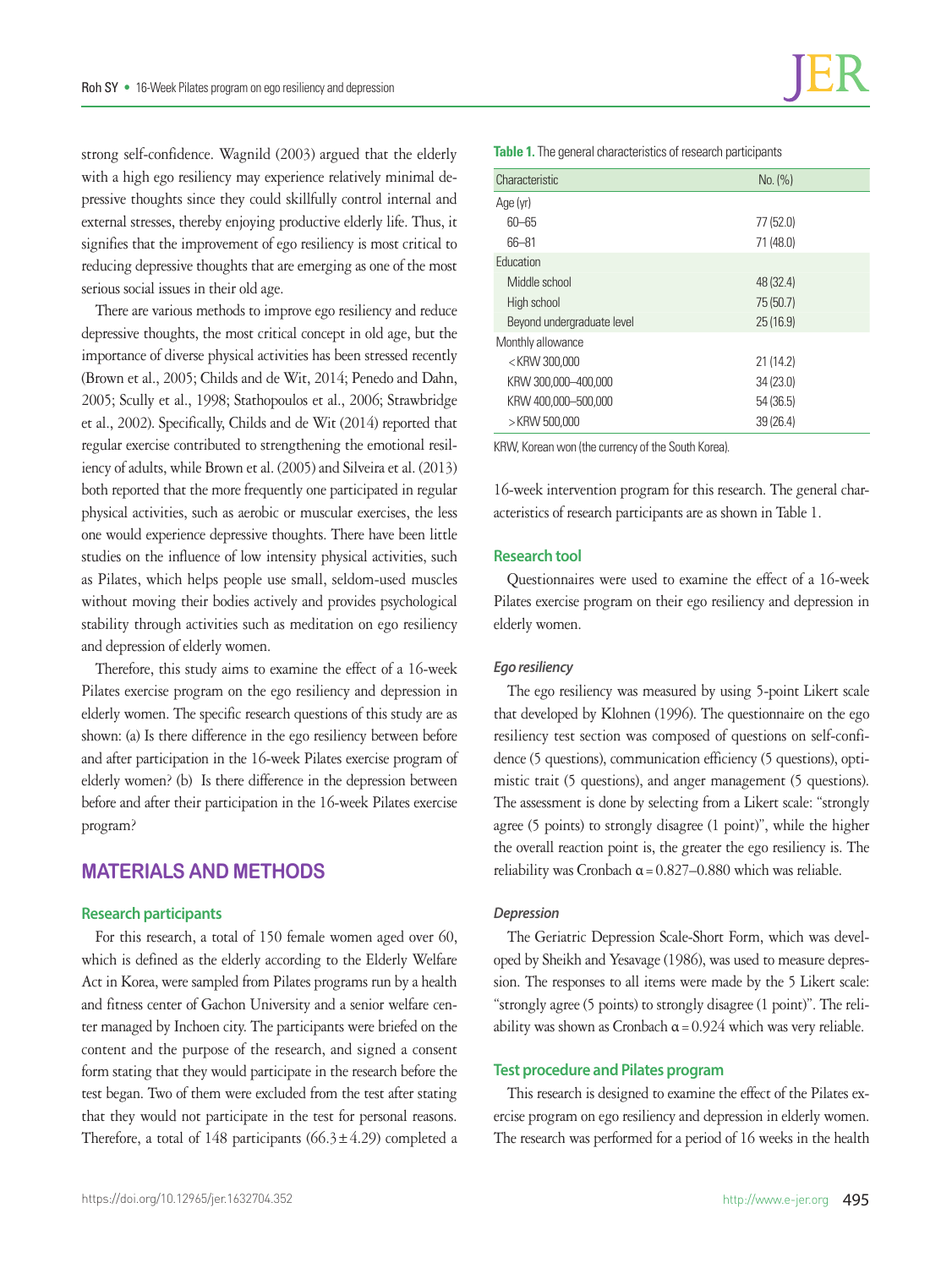| Program               | First program with mat (1st-8th weeks)                             | Second program with bands (9th-16th weeks)                       | Intensity | Frequency     |
|-----------------------|--------------------------------------------------------------------|------------------------------------------------------------------|-----------|---------------|
| Warming up (5 min)    | Feel weight on feet                                                | Breathing                                                        | $6 - 8$   | 3 times//week |
|                       | Knee bands, squat, rotations, side bends, roll<br>downs, Breathing | Standing arm work band in hands<br>Standing arm work from behind |           |               |
| Main program (40 min) | Abdominal curls                                                    | Double leg stretch                                               | $6 - 8$   | 3 times//week |
|                       | Baby swan                                                          | Hundred                                                          |           |               |
|                       | Hip circles                                                        | Roll up                                                          |           |               |
|                       | Hundred                                                            | Rolling like a ball                                              |           |               |
|                       | Pelvic clock                                                       | Saw                                                              |           |               |
|                       | Pregnant cat                                                       | Side leg work                                                    |           |               |
|                       | Roll up preparation                                                | Single leg circles                                               |           |               |
|                       | Rolling like a ball                                                | Single leg stretch                                               |           |               |
|                       | Side leg series                                                    | Spine stretch forward                                            |           |               |
|                       | Single leg kicks                                                   | Spine stretch side                                               |           |               |
|                       | Single leg stretch                                                 | Standing arm work-biceps curls                                   |           |               |
|                       | Small leg circles                                                  | Standing arm work-Deltoid lift                                   |           |               |
|                       | Spine stretch forward                                              | Standing arm work-Overhead press                                 |           |               |
|                       | Spine stretch side                                                 | Standing arm work-Triceps press                                  |           |               |
|                       | Toe taps                                                           | Swan                                                             |           |               |
| Cool down (5 min)     | Hamstring stretch                                                  | Adductor stretch                                                 | $6 - 8$   | 3 times//week |
|                       | Piriformis stretch                                                 | Abductor stretch                                                 |           |               |
|                       | Quadriceps stretch                                                 | Hamstring stretch                                                |           |               |

#### **Table 2.** Pilates exercise program

and fitness center of Gachon University and in the gym of a senior welfare center located in Inchoen city. The Pilates classes were led by 4 professional Pilates instructors (two instructor in each center respectively), while participants were advised to refrain from performing any other physical activity than the 16-week Pilates exercise program.

Before the commencement of the program, all participants were briefed on the purpose and the intention of the research, submitted signed consent forms and they filled in ego resiliency and depression questionnaires. The posttest was performed after the completion of the 16-week Pilates exercise program in accordance with the same manner as in the preliminary test.

In this research, the Pilates exercise program consisted of three sessions per week for a period of 16 weeks. Each session was again composed of a 5-min warm-up, a 40-min main program, and a 5-min cool-down. For the warming up and cooling down routines, static stretching was performed to relax muscles, while for the main program, Pilates moves were performed in sync with matching tunes. The main program of the Pilates class was divided into 6 to 8 subsessions in accordance with the ratings of perceived exertion (Kaesler et al., 2007; Pilates, 2001; Roh, 2016). The Pilates activity was composed mainly of two activities: 8-week Pilates mat exercises followed by 8-week band exercises.

The detailed program contents are shown in Table 2.

## **Research procedures and data analysis**

The collected data were inputted to the computer and were analyzed by the IBM SPSS Statistics ver. 20.0 (IBM Co., Armonk, NY, USA). A descriptive analysis and reliability analysis were conducted to show general characteristics of participants and to verify reliability of the questionnaires respectively. The paired *t*-test was also conducted to analyze the differences between the pre and post-test. The level of significance was set as 0.05.

# **RESULTS**

## **Differences in ego resiliency after the 16-week Pilates exercise program of elderly women**

To analyze the difference in the ego resiliency of elderly women who participated in the 16-week Pilates exercise program, paired *t*-test was used. The results are shown in Table 3.

As shown in Table 3, there was a statistically significant difference in self-confidence, a subvariable of ego resiliency (*t*=7.770, *P*<0.001), which showed a dramatic increase in the posttest  $(4.16\pm0.57)$  than in the pretest  $(3.57\pm0.74)$ . There was also a statistically significant difference in communication efficiency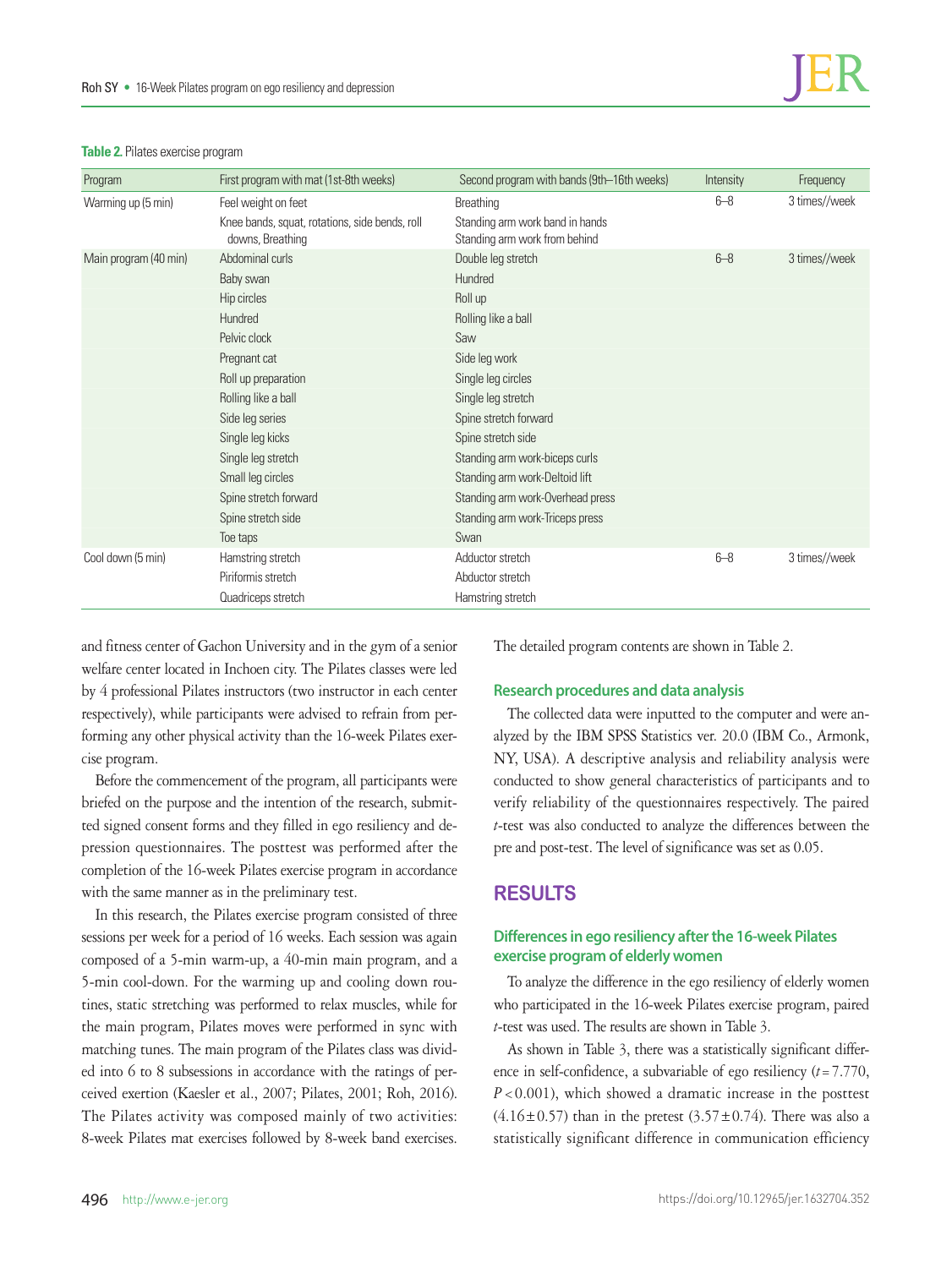**Table 3.** Difference in the ego resiliency between the pre- and posttest

| Variable                 | <b>Pre</b>      | Post            |       | P-value    |
|--------------------------|-----------------|-----------------|-------|------------|
| Self-confidence          | $3.57 + 0.74$   | $4.16 \pm 0.57$ | 7709  | $0.000***$ |
| Communication efficiency | $3.37 \pm 0.58$ | $3.55 \pm 0.54$ | 2.690 | $0.008**$  |
| Optimistic trait         | $3.45 \pm 0.73$ | $361 + 064$     | 1996  | $0.048*$   |
| Anger management         | $3.13 \pm 0.83$ | $3.53 \pm 0.68$ | 4525  | $0.000***$ |

Values are presented as mean± standard deviation.

\**P*< 0.05. \*\**P*< 0.01. \*\*\**P*< 0.001.

**Table 4.** Difference in depression between the pre and posttest

| Variable   | Pre-          | Post            |          | P-value     |
|------------|---------------|-----------------|----------|-------------|
| Depression | $2.86 + 0.52$ | $2.50 \pm 0.46$ | $-6.506$ | $<0.001***$ |
|            |               |                 |          |             |

Values are presented as mean± standard deviation. \*\*\**P*< 0.001.

 $(t=2.690, P<0.01)$ , with a steady increase in the posttest (3.55 $\pm$ 0.54) than in the preliminary test  $(3.37 \pm 0.58)$ . There was a statistically significant difference in optimistic trait  $(t=1.996, P<0.05)$ , showing an increase in the posttest  $(3.61 \pm 0.64)$  than in the preliminary test  $(3.45 \pm 0.73)$ . There was a statistically significant difference in anger management  $(t=4.525, P<0.001)$  with a vastly increase in the posttest  $(3.53 \pm 0.68)$  than in the preliminary test  $(3.13 \pm 0.83)$ .

## **Differences in depression after the 16-week Pilates exercise program of elderly women**

As shown in Table 4, there was a statistically significant difference in depression of elderly women who participated in the 16 week Pilates exercise program  $(t = -6.506, P < 0.001)$ . More specifically, depression of elderly women dramatically decreased in the post test  $(2.50 \pm 0.46)$  than in the preliminary test  $(2.86 \pm 0.52)$ .

## **DISCUSSION**

This study examined the effect of a 16-week Pilates exercise program on their ego resiliency and depressions in elderly women. This chapter will be dedicated to an in-depth discussion of the results.

An analysis of the difference in ego resiliency before and after participation in the 16-week Pilates program of elderly women, the primary participant of this study, shows that there are statistically significant differences. Self-confidence, communication efficiency, optimistic trait, and anger management, all of the subvariable consisting of the ego resiliency of elderly women who participated in the 16-week Pilates exercise program, have been improved, compared to their condition before the participation in the Pilates exercise program. To sum it up, these elderly women

responded better to impending challenges with confidence, and communicated with other people more positively than they did before their participation in the program. Furthermore, their capability to respond to a situation in an optimistic light and their ability to control anger improved after their participation in the program, suggesting that such changes are stemming from the unique characteristics of Pilates, namely, that Pilates can contribute to improve emotional competence as well as physical capability unlike other exercises, and such objective of Pilates has improved the self-confidence, communication efficiency, optimistic trait, and anger management of the participants, all of which are elements of ego resiliency (Campos de Oliveira et al., 2015).

Second, the difference in depression of elderly women before and after their participation in the 16-week Pilates program was indeed confirmed. The perceived geriatric depression of the participants dropped after their participation in the 16-week Pilates program, suggesting that Pilates contributes to lowering geriatric depression frequently observed among the elderly by decreasing stress levels stemming from their own state of health or other external factors. Such an outcome points out that Pilates, which is defined as a slow exercise, provides a psychologically positive and calming effect. In the same vein, Mokhtari et al. (2013) reported that a 12-week Pilates activity contributes to reducing geriatric depression among the elderly, confirming the conclusion of this study.

It should be noted that the physiological and emotional roles inherent in Pilates exercises are critical in raising the ego resiliency of elderly women and in alleviating depression. Therefore, this study would be a key data in supporting the importance of Pilates among elderly women who are in need of physical and psychological attention.

This study would contribute to an extent to resolving diverse potential issues that are happening at the national level by surveying the effectiveness of the Pilates program on numerous issues that could occur to female elders who are enjoying relatively longer life expectancies.

# **CONFLICT OF INTEREST**

No potential conflict of interest relevant to this article was reported.

# **REFERENCES**

Brown WJ, Ford JH, Burton NW, Marshall AL, Dobson AJ. Prospective